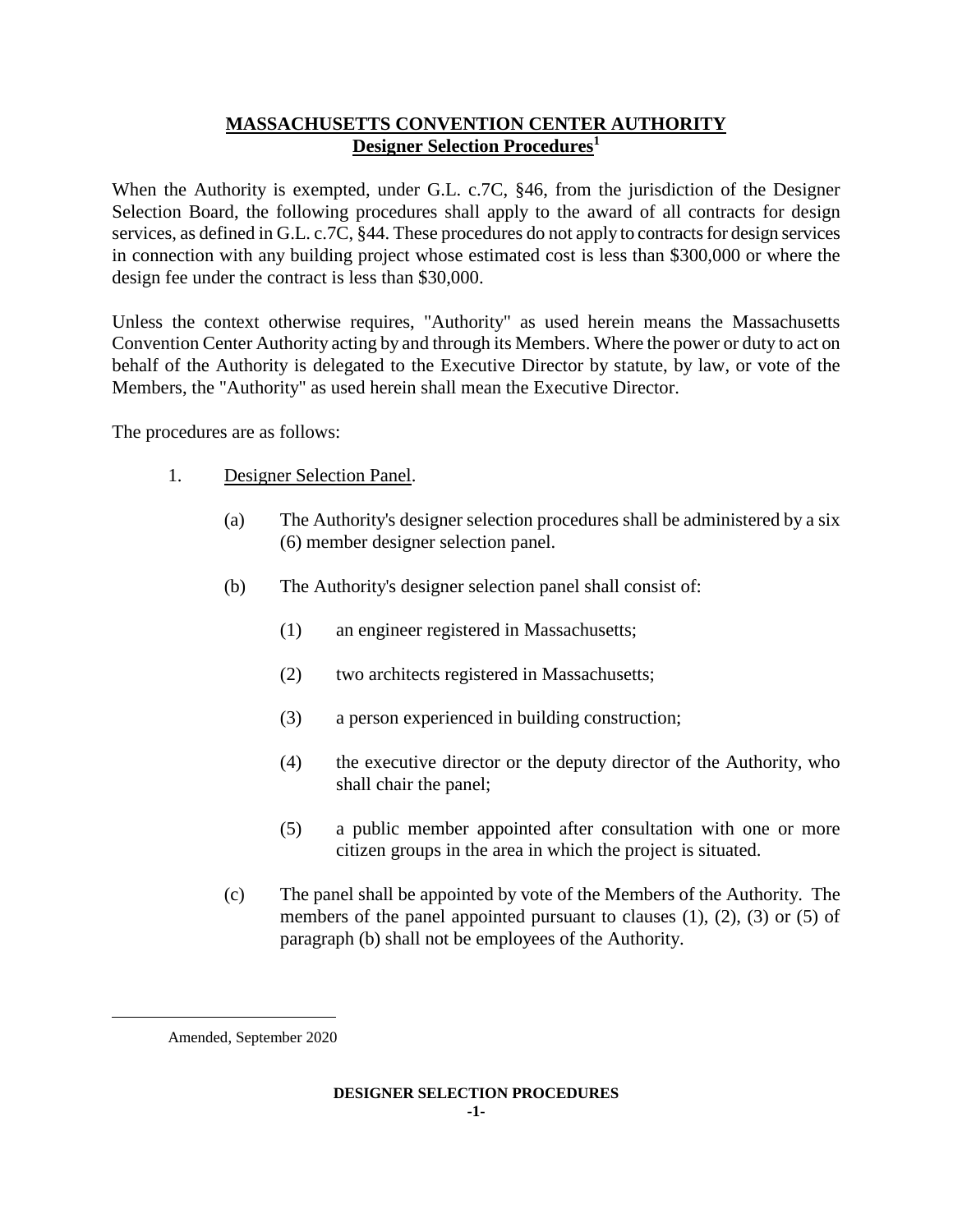- (d) Each appointed member of the panel shall serve for a term of two years, and will continue to serve until a successor is appointed. No member may serve more than two terms consecutively. In order to provide continuity, the terms shall be staggered, and to this end, two of the appointed members shall, for their initial term only, be appointed for a term of one year, and one of the appointed members shall, for his or her initial term only, be appointed for a term of three years.
- (e) The Designer Selection Board shall be notified of the names of the members appointed to the panel.
- (f) Upon the expiration of the term of a member appointed pursuant to clauses (1), (2), or (3) of paragraph (b), the Authority shall, in its consideration of candidates, solicit recommendations from one or more professional organizations representing, respectively, engineers, architects' or construction contractors, provided that the Authority need not solicit recommendations if the Authority votes to reappoint an incumbent for a second term.
- (g) Four (4) members of the Designer Selection Panel including at least one architect, an engineer, and the executive director or the deputy director of the Authority, must be present to have a quorum.
- 2. Request for Proposals.
	- (a) A request for proposals (RFP) for each contract for design services will be advertised in a newspaper of general circulation in the area in which the project is situated, and in the Central Register at least two weeks before the deadline for filing applications and in compliance with G. L. c. 4 § 13. The RFP will provide the following information:
		- (1) a description of the project, the specific design services sought, the estimated construction cost and time allotted for completion;
		- (2) when and where the program prepared for the project will be available for inspection, or a statement that there is no program beyond the information in (1) above;
		- (3) the qualifications required of applicants;
		- (4) the categories of designers' subconsultants, if any, for which applicants must list subconsultants they intend to use;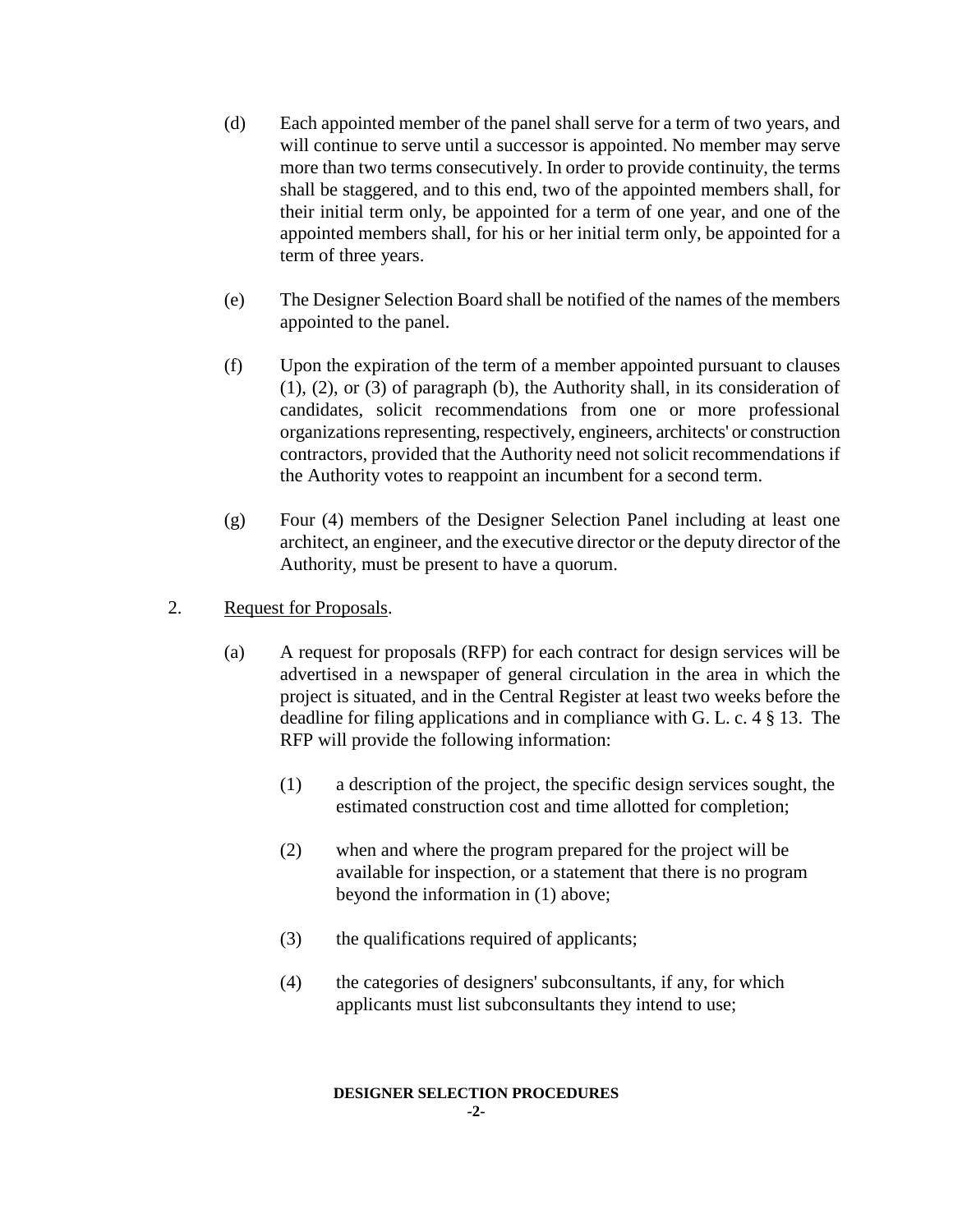- (5) whether the fee has been set or will be negotiated, and if the fee has been set, the amount of the fee as a total dollar amount;
- (6) the deadline for submission of proposals;
- (7) the person and address to which proposals should be sent; and
- (8) such other information as the panel deems pertinent.
- (b) If the fee is to be negotiated, the panel will establish a not-to-exceed amount prior to negotiations, but need not publish such amount in the RFP.
- 3. Applications.
	- (a) No application may be accepted by the Authority from any designer, programmer or construction manager for any project subject to these procedures unless the applicant has first registered and provided a disclosure with the Designer Selection Board through the AUTOCENE Enterprise Automation Platform that can be accessed at <https://www.mass.gov/service-details/new-online-registration-process> or filed (or files concurrently with the application) a written statement containing the following information:
		- (1) certification that the applicant legal entity, if applying to perform design services other than preparation of studies, surveys, soil testing, cost estimates or programs, is a designer or construction manager as defined in G.L. c.7C, §44(b);
		- (2) the names and addresses of all partners if the applicant is a partnership, or of all officers, directors and all persons with an ownership interest of more than five percent (5%) if the applicant is not a partnership;
		- (3) the registration number and status of each such person in every jurisdiction in which such person has ever been registered as an architect, landscape architect or engineer;
		- (4) a list of all projects for all public agencies within the Commonwealth for which the applicant has performed or has entered into a contract to perform design services within the five (5) year period immediately preceding the filing of the information required by this section;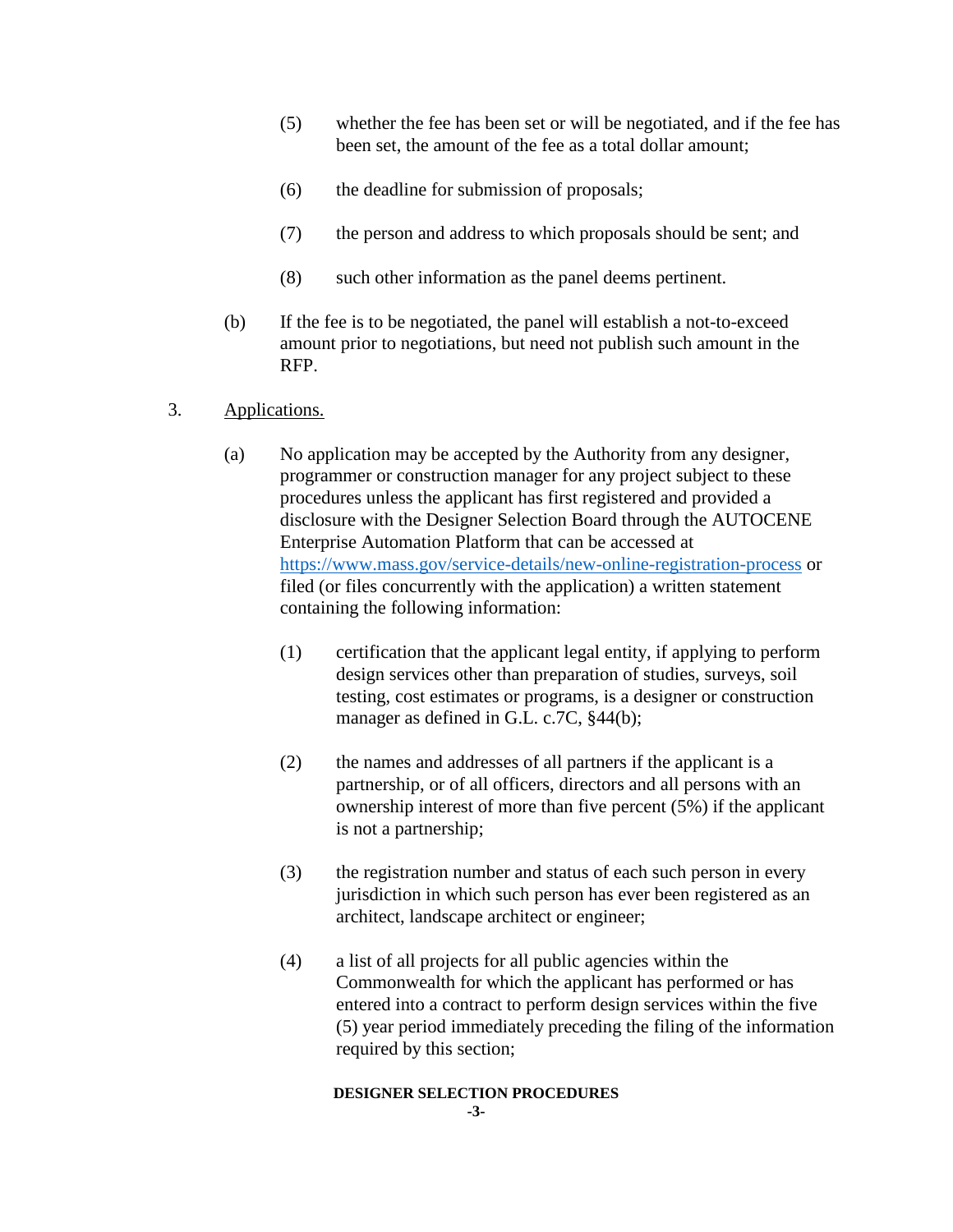- (5) a list of all current projects for which the applicant is performing or is under contract to perform any design service; and
- (6) if the applicant is a joint venture, the information required in this section shall be required for each joint venturer, as well as for the joint venture itself.
- (b) The panel shall keep a permanent record of the statements filed. In the event that an applicant has filed and seeks to rely on an earlier statement, the panel shall require that the information required under (5) and (6), above, must be current with each application.
- (c) An applicant to perform design, programming or construction management services must file a written application as prescribed by the panel relating to the applicant's experience, ability and qualifications as submitted through the AUTOCENE Enterprise Automation Platform or written application provided by the Designer Selection Board.
- (d) Every application or statement filed pursuant to this section shall be sworn to under penalties of perjury. Anyone who has been determined to have filed materially false information under this section shall be disqualified by the panel, and the information upon which such finding is based shall be provided to the Designer Selection Board.

### 4. Selection Criteria.

- (a) The panel shall select finalists for recommendation to the Authority based on the following criteria:
	- (1) prior similar experience;
	- (2) past performance on public and private projects;
	- (3) financial stability;
	- (4) qualifications of the subconsultants who will work with the applicant on the contract; and
	- (5) any other criteria that the panel deems relevant.
- (b) To facilitate application of the selection criteria, the panel may require applicants to (1) present a written proposal, (2) appear for an interview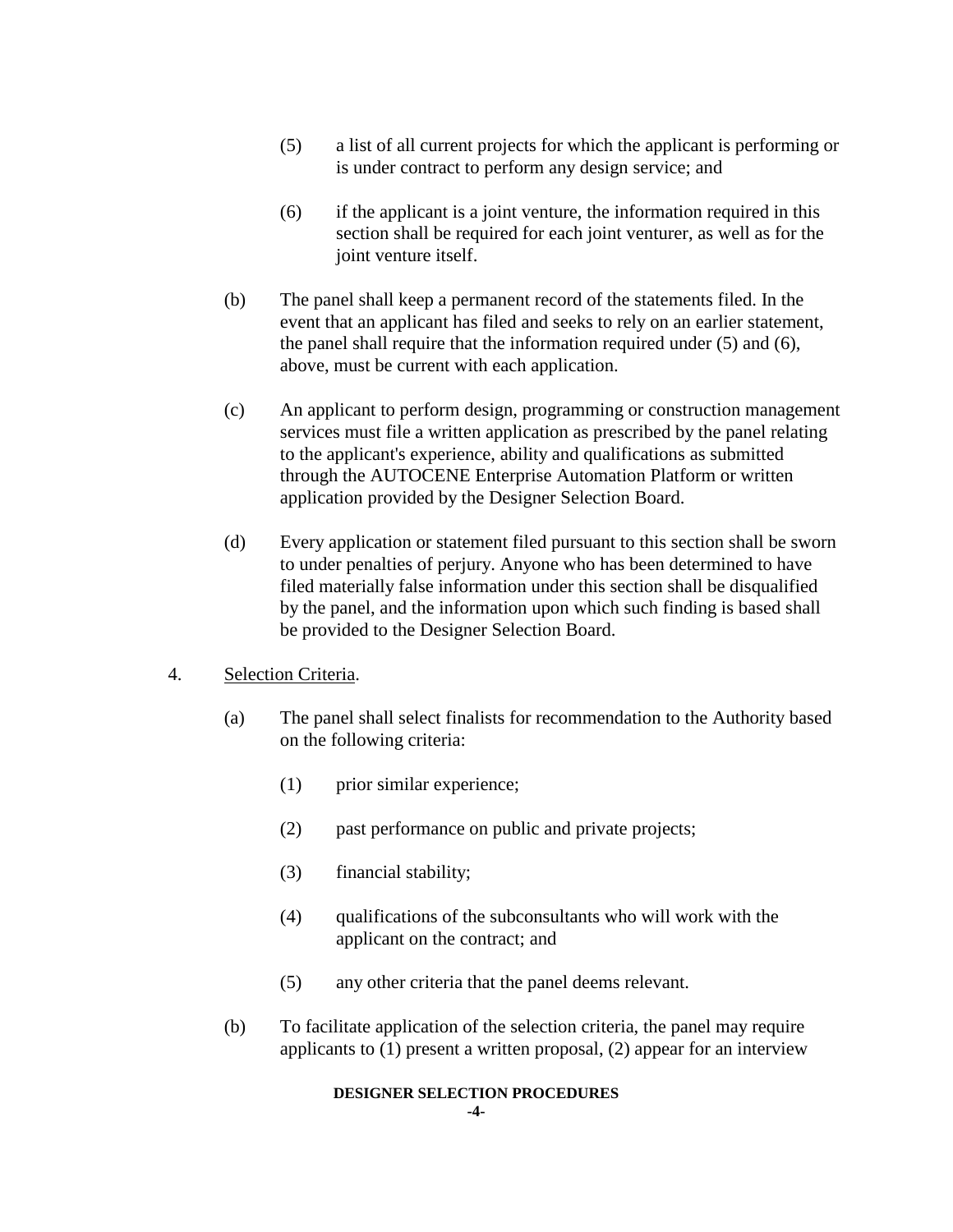before the panel, or (3) participate in a design competition held by the panel.

- 5. Selection of Finalists.
	- (a) The panel shall select at least three finalists and submit their names to the Authority. The finalists shall be ranked in order of qualification, as determined by the panel, and such report shall include the final vote of the panel establishing the ranking and by a written statement setting forth the panel's reasons for the selection and ranking of the finalists.
	- (b) No person or firm suspended or debarred pursuant to G.L. c.29, §29F, or c.149, §44C, or disqualified pursuant to c.7C, §47, shall be included as a finalist. An applicant shall not be selected as a finalist if the applicant lists on its application a subconsultant which is suspended or debarred pursuant to G.L. c.29, §29F, or c.149, §44C, or disqualified pursuant to c.7C, §47, provided that the applicant may, with the written approval of the panel, substitute an eligible subconsultant and may then be included as a finalist.
	- (c) No finalists may be chosen without at least two (2) votes from the Authority's Designer Selection Panel.
- 6. Award of the Contract.
	- (a) The Authority shall select from the list of finalists the designer to whom the contract for design services shall be awarded, subject to the following conditions:
		- (1) If the fee has been specified in the RFP, the contract shall be awarded to one of the finalists and, if a finalist other than the firstranked finalist is selected, the Authority shall file with the panel a written statement of the basis for its selection.
		- (2) If the fee is to be negotiated, the Authority may exclude any finalist from the list with a written explanation of the exclusion. The Authority shall then award the contract after negotiation of a satisfactory fee, such negotiation to be carried out by the executive director, who shall negotiate with the first-ranked finalist, and with other finalists in the order of rank only if a satisfactory fee cannot be negotiated with a higher-ranked finalist. In no event may a fee be negotiated which is higher than a maximum fee set by the panel prior to selection of finalists.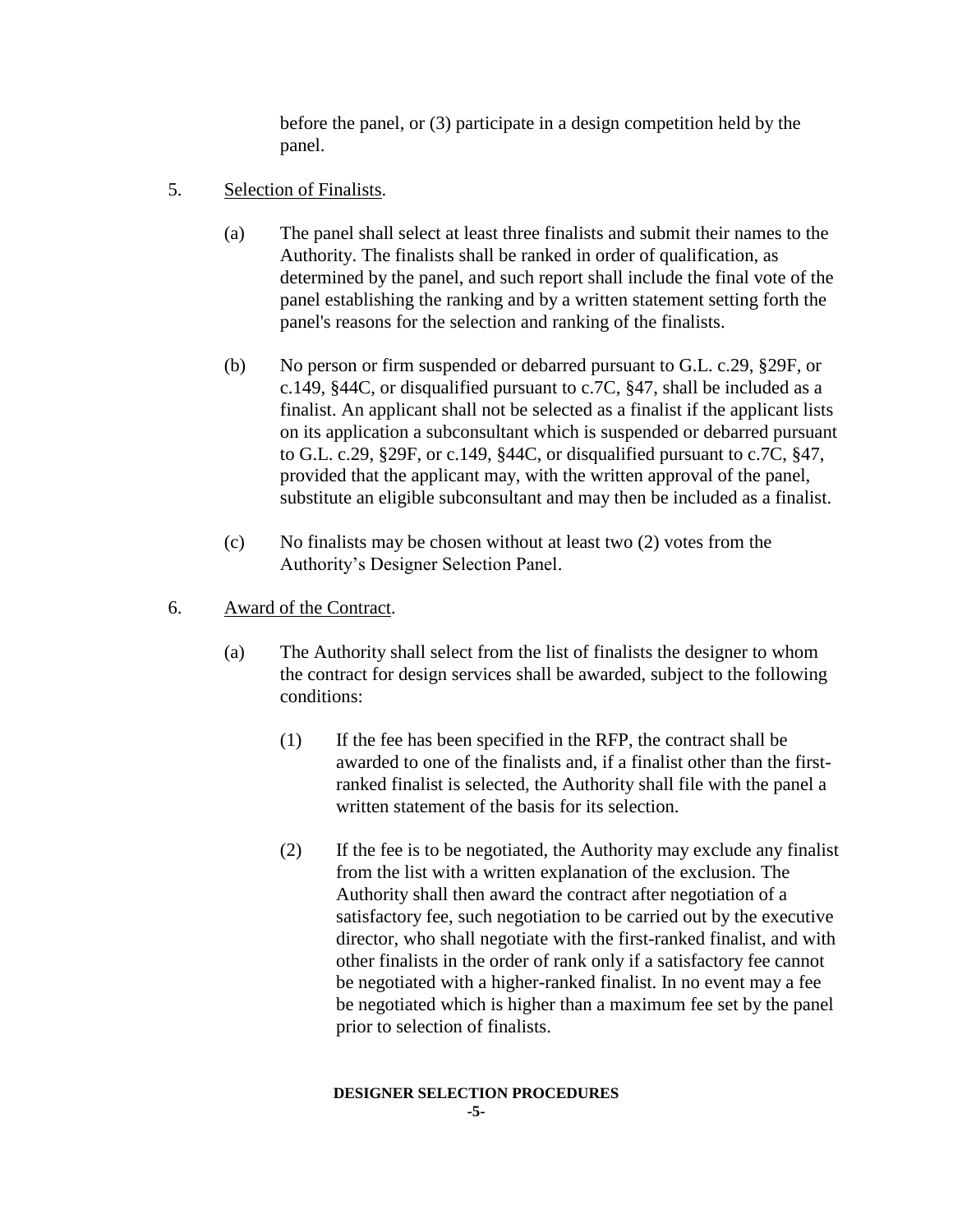- (b) If the Finalist's fee is negotiated, the designer or construction manager must file a truth-in-negotiations certificate prior to being awarded the contract by the Authority, which certificate must be incorporated into the contract. The certificate must contain:
	- (1) a statement that the wage rates and other costs used to support the designer's compensation are accurate, complete, and current at the time of contracting; and
	- (2) an agreement that the original contract price and any additions to the contract may be adjusted within one (1) year of completion of the contract to exclude any significant amounts if the Authority determines that the fee was increased by such amounts due to inaccurate, incomplete or noncurrent wage rates or other costs.
- (c) The panel may specify other special conditions or requirements in selecting a particular applicant as a finalist. If any change is made by the applicant after appointment relating to such special conditions or requirements, the change must be approved by the Authority and reported to the panel along with a written statement by the appointee of the reasons for the change.
- (d) When the panel has required that applicants list their proposed subconsultants and has relied upon the qualifications of the proposed subconsultants in the selection of any finalists, any changes in, or addition to, subconsultants named in a finalist's application must be approved by the Authority and reported to the panel with a written statement by the designer or construction manager of the reasons for the change.
- (e) A designer or programmer selected to do a feasibility study, master plan, or program for a project shall be ineligible for appointment to perform the design services for that project, unless the study, master plan, or program is limited to the repair, renovation, or the identification and correction of deficiencies in an already existing building or its equipment, and the fee for the combined study and design of repairs is less than one hundred thousand dollars.
- 7. Contract Terms.
	- (a) Every contract awarded for design services shall include the following provisions: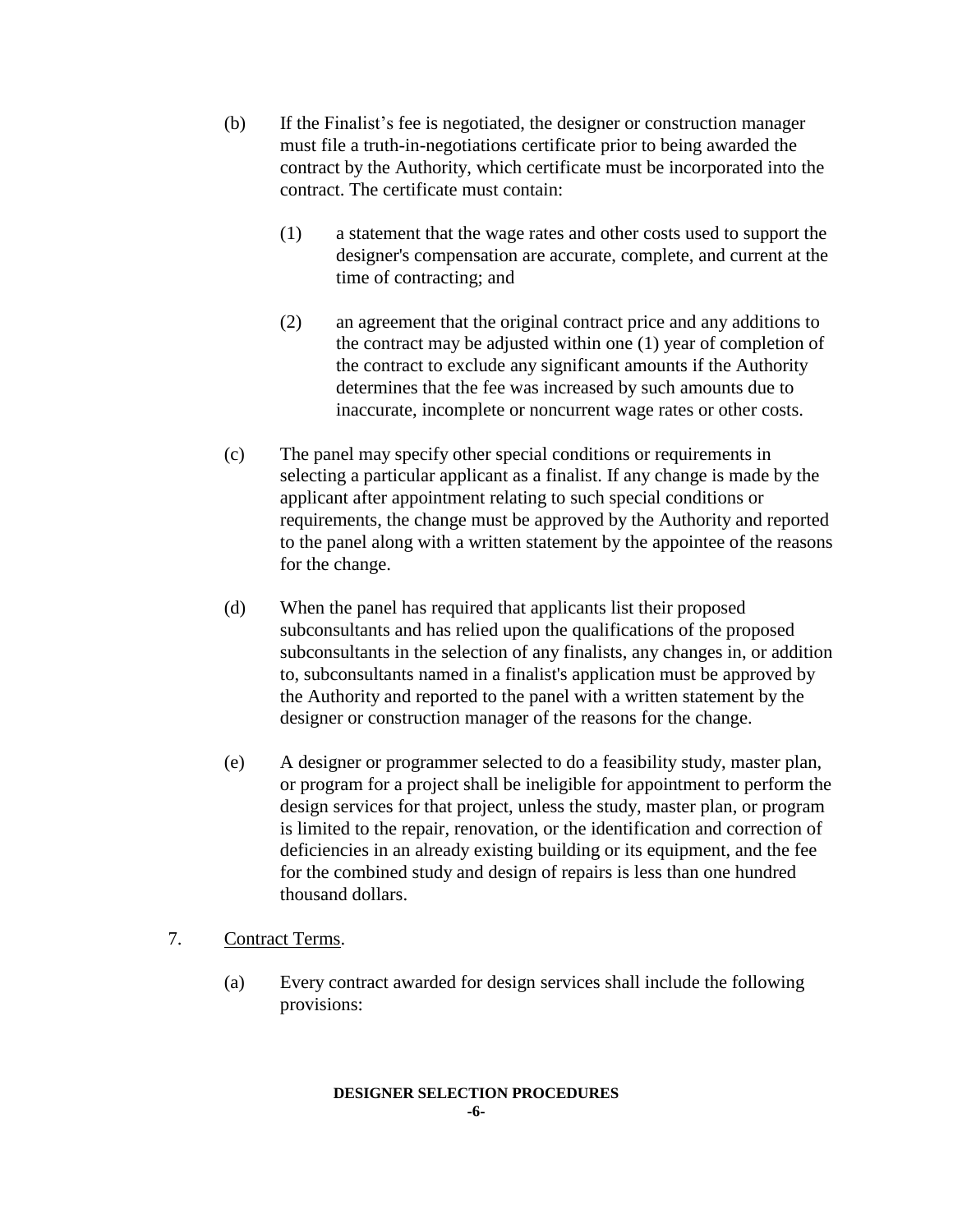- (1) Certification that the designer or construction manager has not given, offered, or agreed to give any gift, contribution or offer of employment as an inducement for, or in connection with, the award of the contract for design services.
- (2) Certification that no consultant to or subcontractor for the designer or construction manager has given, offered or agreed to give any gift, contribution or offer of employment to the designer or construction manager, or to any other person, corporation, or entity as an inducement for, or in connection with, the award to the consultant or subcontractor of a contract by the designer or construction manager.
- (3) Certification that no person, corporation or other entity, other than a bona fide full-time employee of the designer or construction manager, has been retained or hired to solicit for or in any way assist the designer or construction manager in obtaining the contract for design services upon an agreement or understanding that such person, corporation or other entity be paid a fee or other consideration contingent upon the award of the contract to the designer.
- (4) Certification with respect to contracts which exceed thirty thousand dollars (\$30,000) and which are for the design of a building for which the budgeted or estimated construction costs exceed three hundred thousand dollars (\$300,000), that the designer has internal accounting controls as required by G.L. c.30, §39R(c), and that the designer will, in compliance with paragraphs (b), (c), and (d) of said §39R:
	- (i) maintain accurate and detailed accounts for a six (6) year period after the final payment;
	- (ii) file a statement of management concerning internal auditing controls;
	- (iii) file an annual audited financial statement; and
	- (iv) submit a statement from an independent certified public accountant that such CPA has examined management's internal accounting controls and expressing an opinion as to their consistency with management's statements in (ii) above and whether such statements are reasonable with

#### **DESIGNER SELECTION PROCEDURES**

**-7-**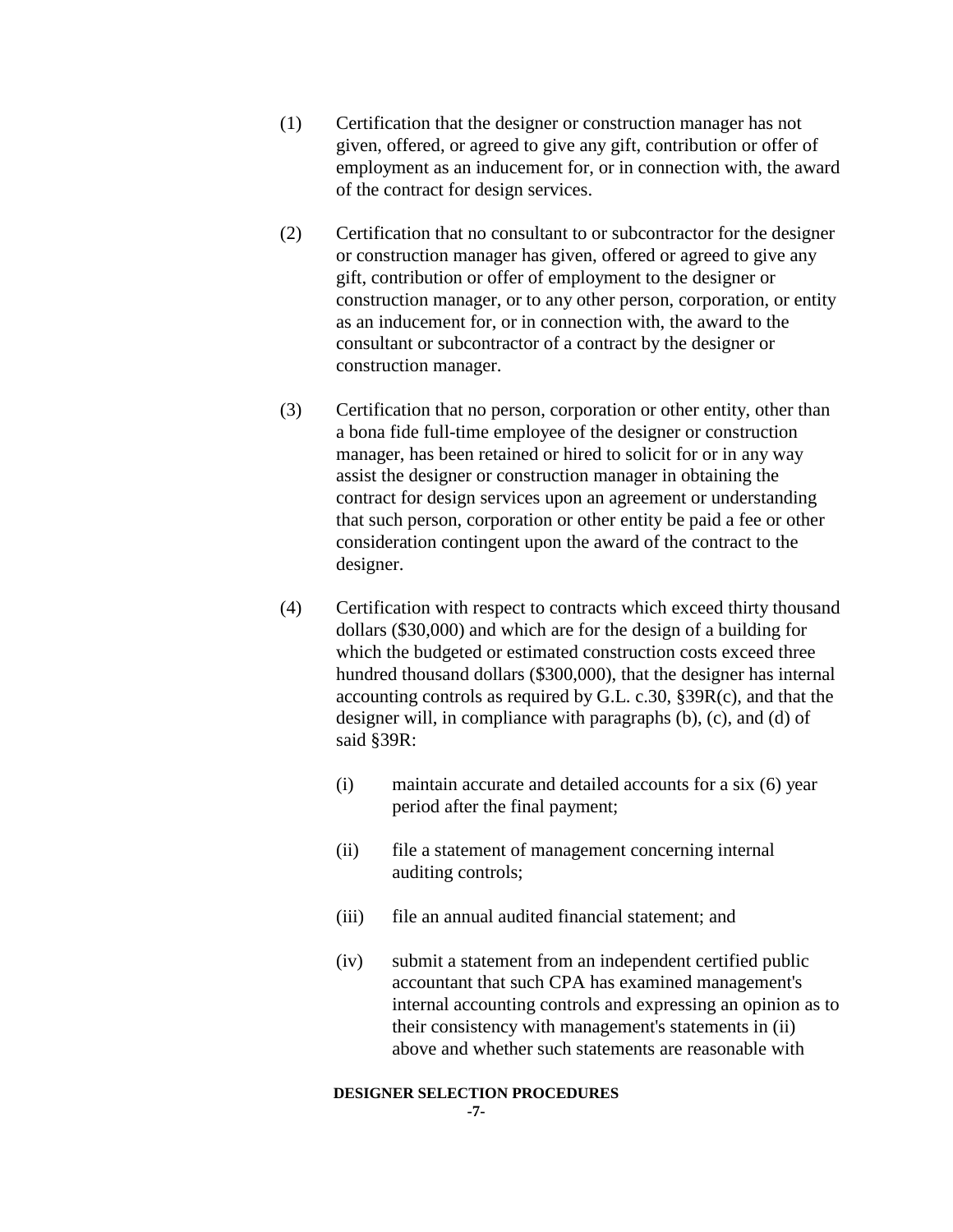respect to transactions and assets that are substantial in relation to the designer's financial statements.

- (5) A requirement that the designer at his or her own expense obtain and maintain a professional liability insurance policy covering negligent errors, omissions and acts of the designer or of any person or business entity for whose performance the designer is legally liable arising out of the performance of such contract for design services. The Authority may require a consultant employed by a designer subject to this subparagraph to obtain and maintain a similar liability insurance policy. The total amount of such insurance shall at a minimum equal the lesser of one million dollars (\$1,000,000) or ten percent (10%) of the project's estimated cost of construction, or such larger amounts as the Authority may require, and shall cover the applicable period of limitations. A designer required by the Authority to obtain all or a portion of such insurance coverage at his own expense shall furnish a certificate or certificates of insurance coverage to the Authority prior to the award of the contract.
- (6) A provision that the designer or his consultant shall not be compensated for any services involved in preparing changes that are required for additional work that should have been anticipated by the designer in the preparation of bid documents, as reasonably determined by the executive director.
- (b) The design contract shall state the fee as a total dollar amount. The contract may provide for equitable adjustments in the event of changes in the scope of services.
- (c) The contract shall identify the subconsultants. The contract shall provide that any change in the named subconsultants is subject to prior approval by the Authority based on the recommendation of the panel and a written statement by the Finalist of the reasons for the change.
- 8. Records.
	- (a) The following records will be kept by the Authority in connection with the selection of applicants to perform design services:
		- (1) all information supplied by or obtained about each applicant;
		- (2) all actions taken by the panel relating to any contract;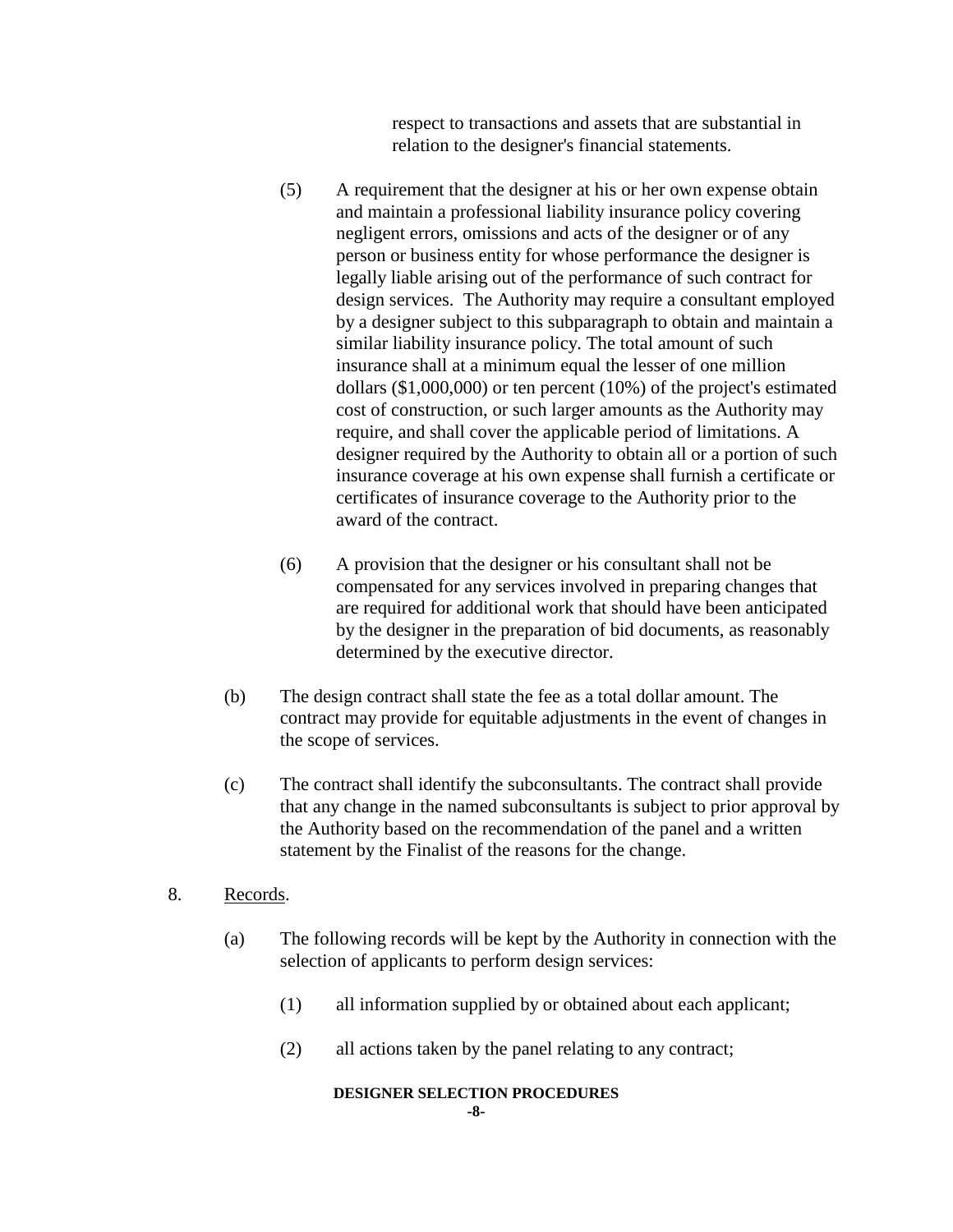- (3) all actions taken by the Authority relating to any contract.
- (b) Records required to be kept under (a), above, shall be available for inspection by the Designer Selection Board or the Division of Capital Asset Management and Maintenance. The executive director shall file with the Designer Selection Board the semi-annual report required by G.L. c.7C,  $§46(d)(iii)$ .

### 9. Conflict of Interest.

No member of the panel shall participate in the selection of a designer as a finalist for any design contract if the member or any member of his or her immediate family:

- (1) has a direct or indirect financial interest in the award of the design contract to any applicant;
- (2) is currently employed by, or is a consultant to or under contract to, an applicant;
- (3) is negotiating or has an arrangement concerning future employment or contracting with any applicant; or
- (4) has an ownership interest in, or is an officer or director of, any applicant.
- 10. Continued or Extended Services.

The Authority may appoint a designer to perform continued or extended services if the following conditions are met:

- (i) a written statement is filed with the panel explaining the reasons for the continuation or extension of services;
- (ii) the program for the design services is filed with the panel if one has been required by the Authority or applicable law or regulation; and
- (iii) the panel approves the appointment of the designer for continued or extended services and states the reason therefor.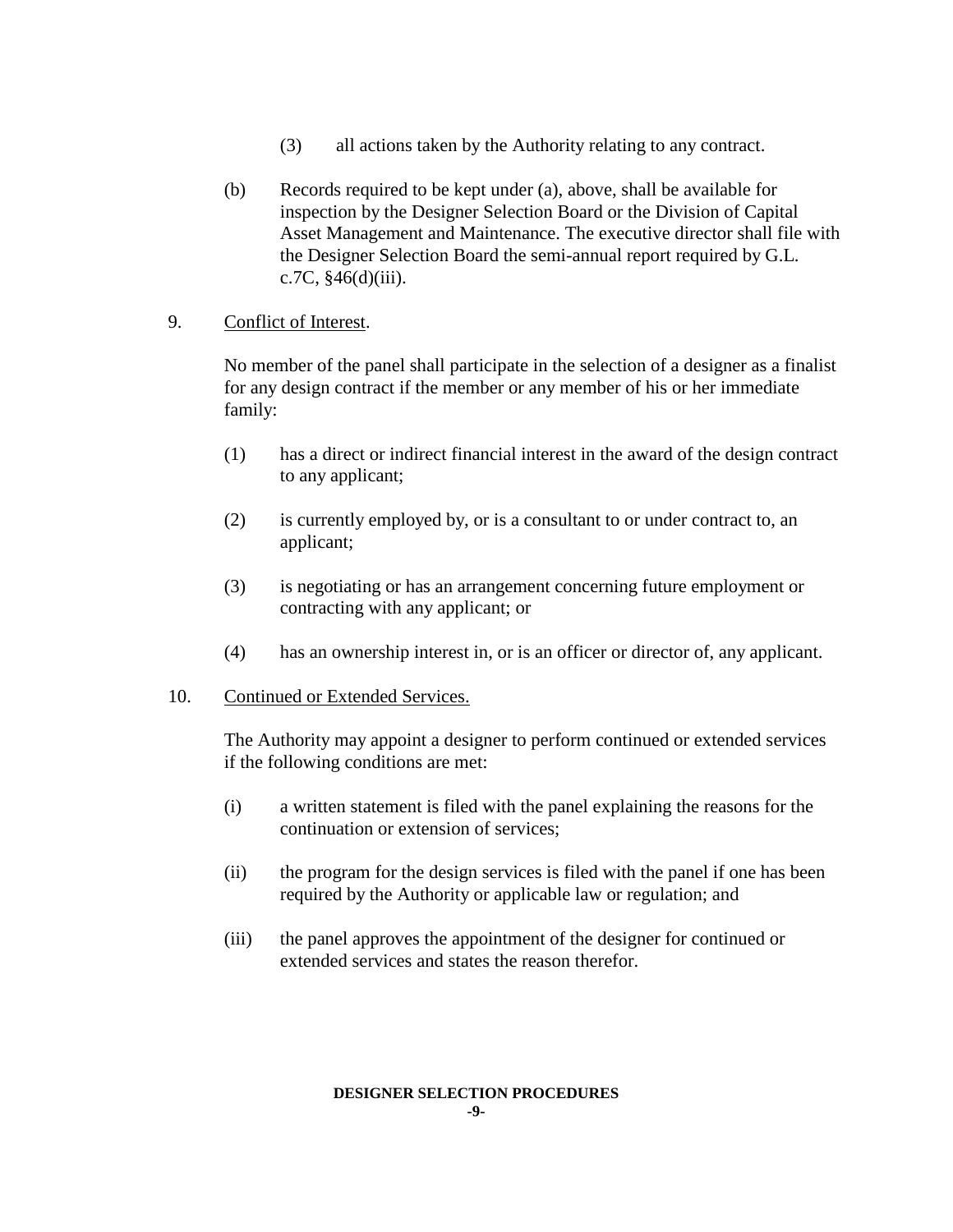# 11. Emergency Situations.

- (a) Whenever the health or safety of any persons will be endangered because of the time required for the selection of a Finalist by the procedures prescribed by Section 1 to 10, or whenever a deadline for action is set on a project by any court or federal agency which cannot be met if those selection procedures are followed, the executive director may declare that an emergency situation exists.
- (b) If the executive director declares that an emergency situation exists, finalist selection may be made by the Authority by expedited procedures as provided herein.
- (c) The executive director will provide members of the panel in writing a statement of the reasons for declaring an emergency, the proposed scope of work, the estimated cost of construction, the lump sum fee for design services, and any other relevant information. The executive director shall compile and distribute to members of the panel information on not fewer than six (6) semifinalists who have previously applied to the Authority for work of this nature, or who have provided a disclosure with the Designer Selection Board through the AUTOCENE Enterprise Platform.
- (d) The panel shall, by meeting or telephone conference call, determine whether to make an emergency selection and, if the panel so determines, select and rank three finalists.
- (e) The Authority shall award the contract to one (1) of the finalists, and, if a finalist other than the first-ranked finalist is awarded the contract, shall file with the panel a written explanation.

# 12. Participation of Minority and Women Owned Businesses

- (a) In connection with any project where application of these procedures is required by law (including the project defined in Section 2 of chapter 152, St. 1997), and any other project or portion thereof when the Authority so determines, selections and contracts shall be consistent with the requirements of Executive Order 565.
- (b) With respect to any project or portion thereof to which paragraph (a) applies, the RFP and/or the contract, as appropriate, shall specify (i) the applicable M/WBE participation goals established by the Secretary of Administration and Finance; (ii) the procedures established by the Secretary by which the goals for an individual contract may be adjusted